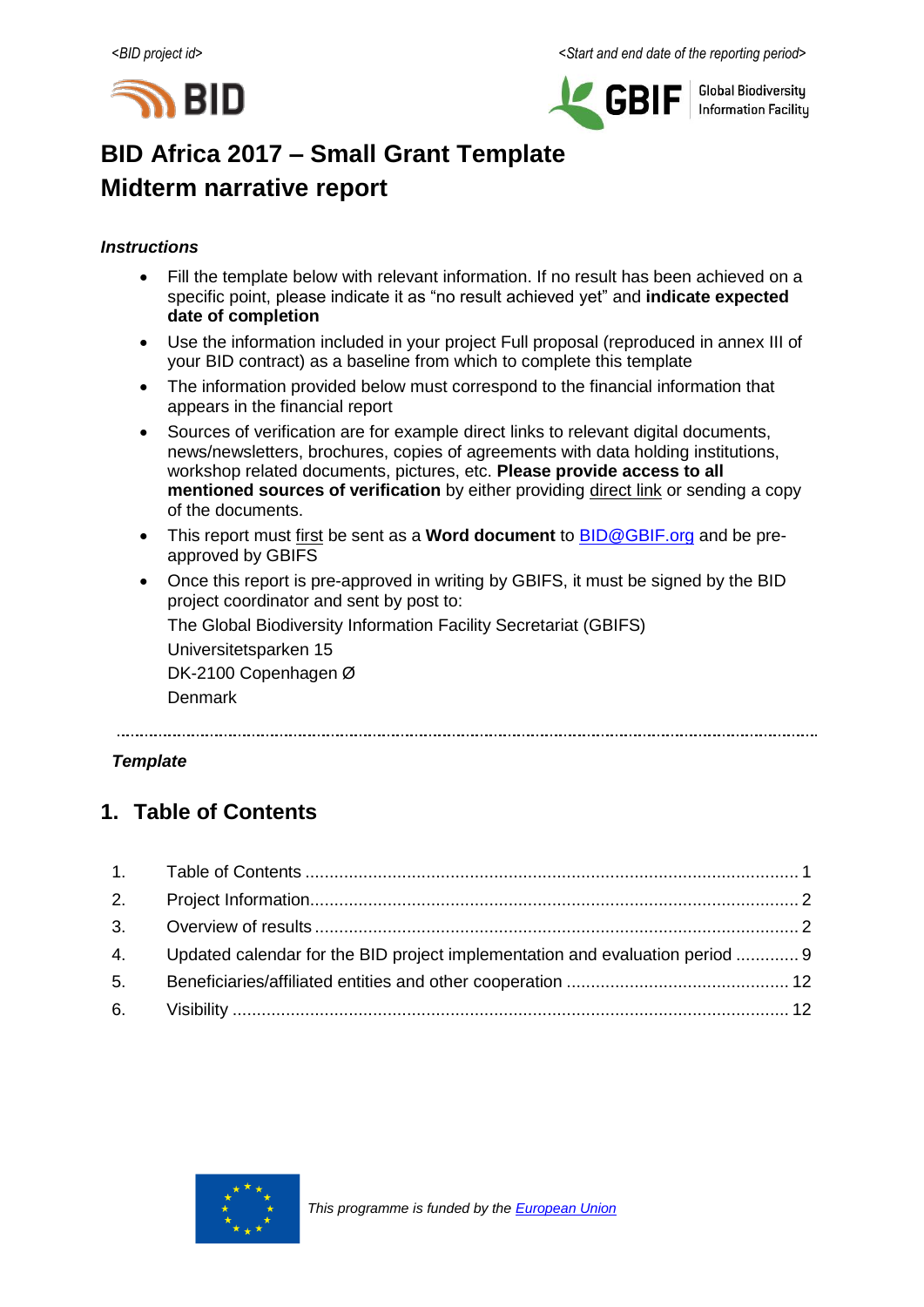



# <span id="page-1-0"></span>**2. Project Information**

# **2.1.Project Coordinator: Institution/network/agency name:**

National Fisheries Resources Research Institute (NaFIRRI)

## **2.2.Main contact person and role:**

Vianny Natugonza, Coordinating the implementation of project activities

## <span id="page-1-1"></span>**2.3.BID proposal identifier:**

BID-AF2017-0206-SMA

## **2.4.Project title:**

Increasing capacity for conservation of threatened fish species through data mobilization and training

## **2.5.Start date and end date of the reporting period:**

01st October 2017—31st November 2018

# **2.6.Country(ies) in which the activities take place:**

Uganda

# **3. Overview of results**

#### **3.1.Executive summary**

Give a short summary of the activities implemented and the outcomes of the project for the *reporting period* (500 *words maximum)*

The project was launched at the implementing institution, and this action contributed to increased awareness that led to scientists contributing enormous amounts of occurrence data. A data needs survey was conducted to assess user—specific needs for fish biodiversity data to ensure that mobilized data directly benefits intended users. First, this action contributed to visibility of the project amongst different stakeholders who are data end users; and second, it helped to design formats for mobilizing data and presenting to the users. Data mapping was also completed, which helped in identifying data holding institutions and strengthening partnerships to aid data sharing. We have however noted that most of the data contributed by data holders only have locality names (with no GPS coordinates). We have therefore not included them in the dataset for this reporting period. We have planned for geo-referencing these records for the next data set to be published. One representative from the project completed the capacity enhancement workshop, although certificates have not yet been issued by GBIF, and another workshop in data use (but remotely). This training helped to improve the capacity of the project team in mobilising data, and the trainee has transferred knowledge to other members of the project team through in-house demonstrations. From these actions, we now have our first dataset of 7,343 fish species occurrence records published through GBIF. Owing to this progress, the project team won a grant of \$250,000 from JRS Foundation to build more partnerships (that will see increased usage of freshwater biodiversity data), expand the

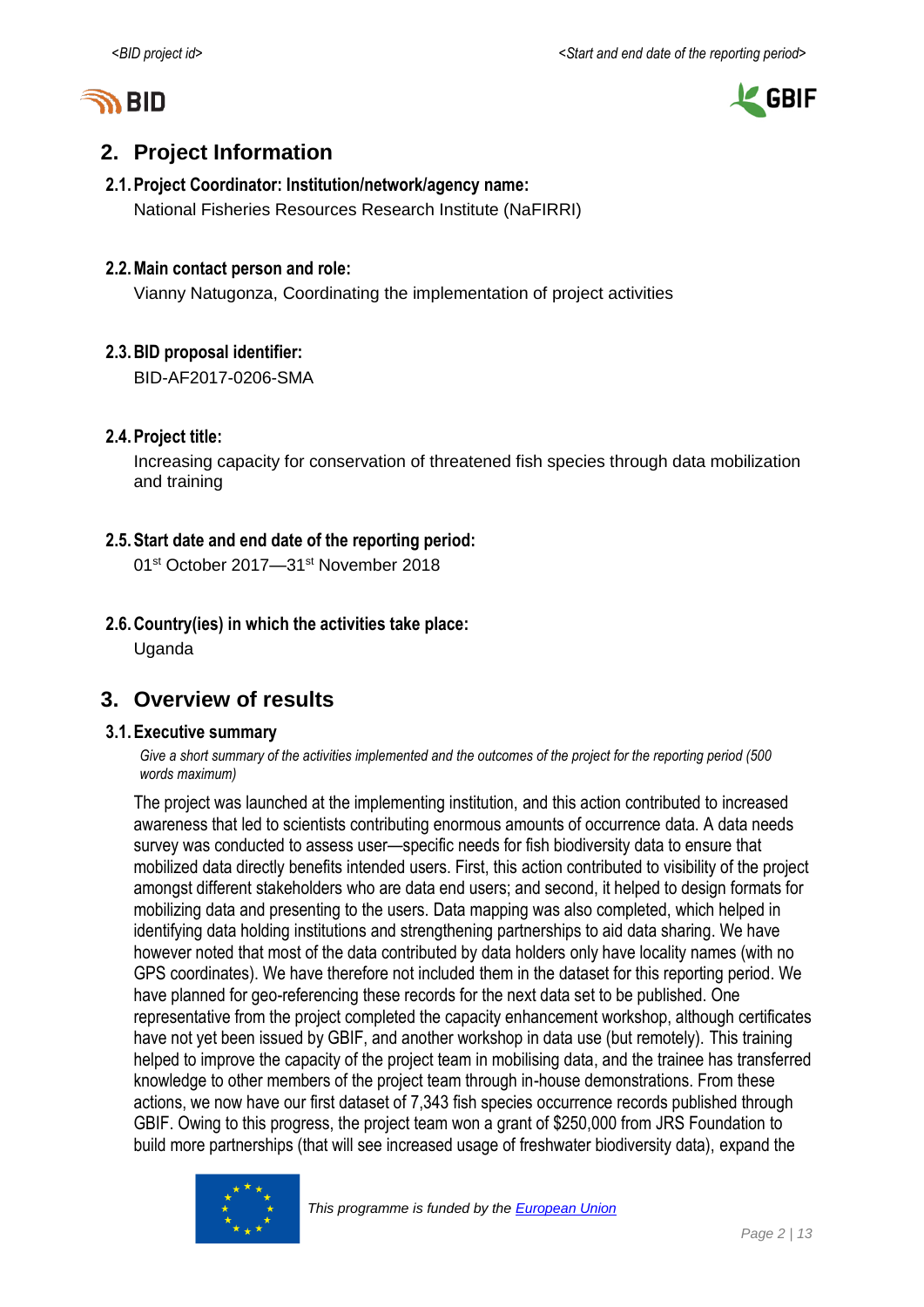



data mobilisation scope by moving beyond fish to include other taxa such as invertebrates and algae, and create local tools for data sharing. Also, as a result of the GBIF-funded action, NaFIRRI has been tasked (through the CONNECT project of Government, which aims at mainstreaming biodiversity data within the heart of Government decision making, led by the National Environmental Management Authority—NEMA) to lead in the benchmarking of aquatic biodiversity data for monitoring the National Biodiversity Strategy and Action Plan (NBSAPII, 2015-2025) targets, and to identify areas for baseline data collection and long-term monitoring. We are confident that our BID intervention will contribute to the targets of NBSAPII under strategic objective 1 (SO1), whose target is that by 2020, all basic taxonomic information have been packaged in user-friendly formats and widely disseminated. In addition to Makerere University, the project has established other collaborations with other data users such as Fauna and Flora International (FFI), Uganda, which intends to use the data in their current interventions on Lake Victoria to identify and delineate fish breeding zones and create community-conserved areas that will link up with national legislation to formally protect areas, and National Biodiversity Data Bank (NBDB), which intends to use the data to enrich their data coverage on aquatic fresh water biodiversity, which are missing, and improve reporting for the biennial national biodiversity status report.

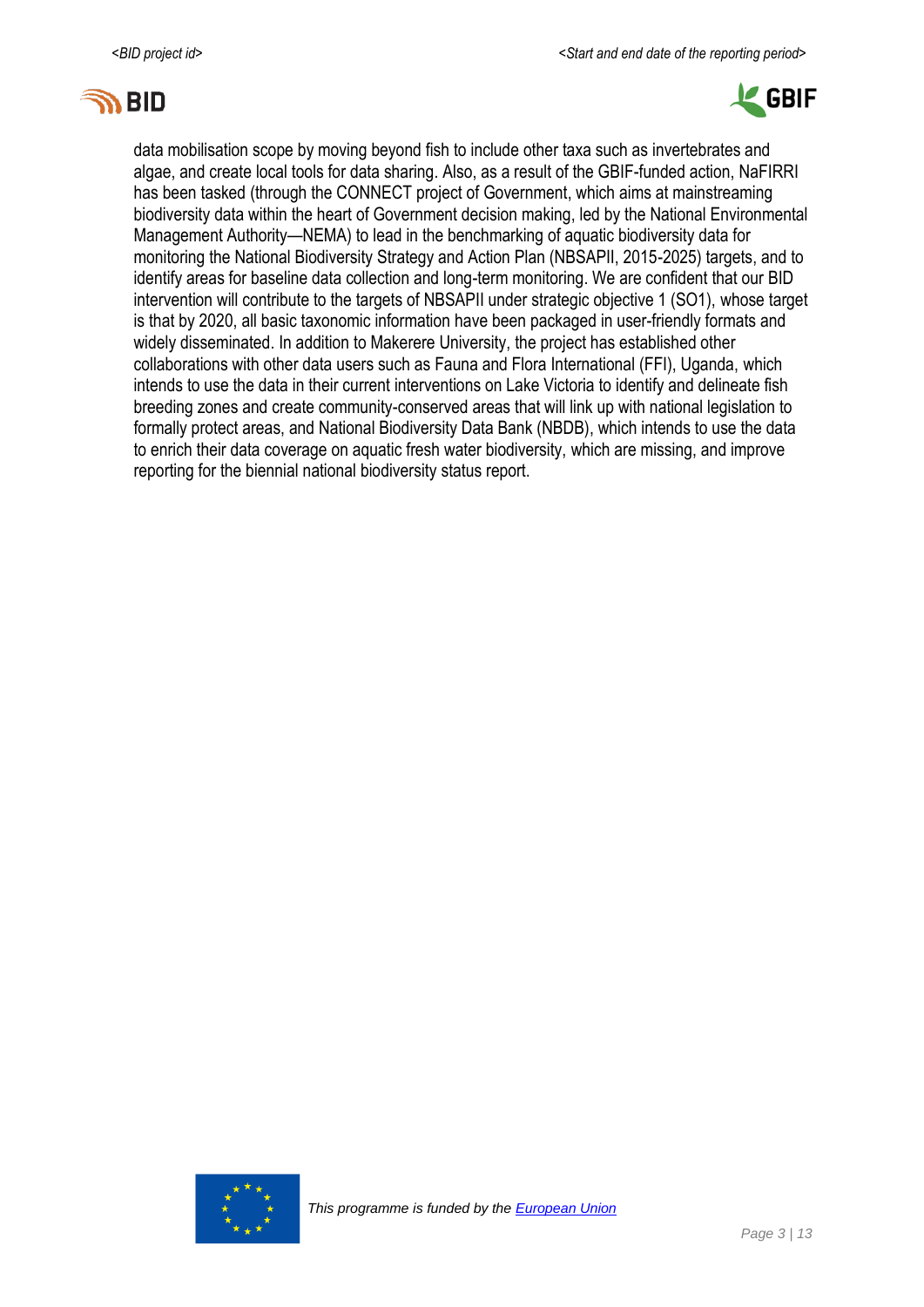



# **3.2.Progress against expected milestones:**

*Give an overview of all the expected milestones for your project from the beginning until now (see Annex IV of your contract)*

| <b>Expected milestones/activities</b>                                                                                                                                                                                                                                                                                                                                   | Complete<br>$d$ ?<br>Yes/No | <b>Explanatory notes</b>                                                                                                                                                                                           | <b>Sources of verification</b>                                                                                                                                                                     |
|-------------------------------------------------------------------------------------------------------------------------------------------------------------------------------------------------------------------------------------------------------------------------------------------------------------------------------------------------------------------------|-----------------------------|--------------------------------------------------------------------------------------------------------------------------------------------------------------------------------------------------------------------|----------------------------------------------------------------------------------------------------------------------------------------------------------------------------------------------------|
| Completed capacity self-<br>assessment questionnaire for data<br>holding institutions<br>https://www.gbif.org/document/82<br>785/self-assessment-guidelines-<br>for-data-holding-institutions (EN)<br>https://www.gbif.org/document/82<br>813/modele-dauto-evaluation-<br>pour-les-institutions-detentrices-<br>de-donnees (FR)<br>(Early Progress report<br>milestone) | Yes                         |                                                                                                                                                                                                                    | The completed questionnaire was sent<br>by email to the BID team at Bid@gbif.org                                                                                                                   |
| At least one national data<br>publishing institutions are<br>registered with GBIF.org<br>Guidelines to become a publisher:<br>https://www.gbif.org/become-a-<br>publisher<br>(Early Progress report<br>milestone)                                                                                                                                                       | Yes                         | We have registered<br>NaFIRRI as a<br>publisher, with<br>enodrsement from<br>GBIF Uganda node                                                                                                                      | https://www.gbif.org/publisher/4f3d98d3-<br>f69a-4929-9291-6c35340b6711                                                                                                                            |
| At least one person from the<br>project team has completed the<br>certification process following the<br><b>BID Capacity Enhancement</b><br>workshop on Data Mobilization<br>organized as a part of the BID<br>programme Africa 2015 or the BID<br>programme Africa 2017<br>(Early Progress report<br>milestone)                                                        | Yes                         | A representative of<br>the project completed<br>the capacity<br>enhancement<br>workshop in South<br>Africa                                                                                                         | BID 2017 capacity enhancement<br>workshop records                                                                                                                                                  |
| Knowledge dissemination<br>activities have been scheduled<br>following the first BID Capacity<br>Enhancement workshop<br>(Early Progress report<br>milestone)                                                                                                                                                                                                           | Yes                         | The CE trainee has<br>held in-house<br>demonstrations with<br>the data mobilisation<br>team, while wider<br>capacity<br>enhancement was<br>postponed to first get<br>access to ipt for<br>proper<br>demonstrations | https://www.dropbox.com/s/cdxuytcw0v3<br>596v/BID-AF2017-0206-<br>SMA_inhouse_demonstrations_by_CE_<br>workshop trainee and digitization of d<br>ata from field reports in progress.zip?<br>$dl=0$ |

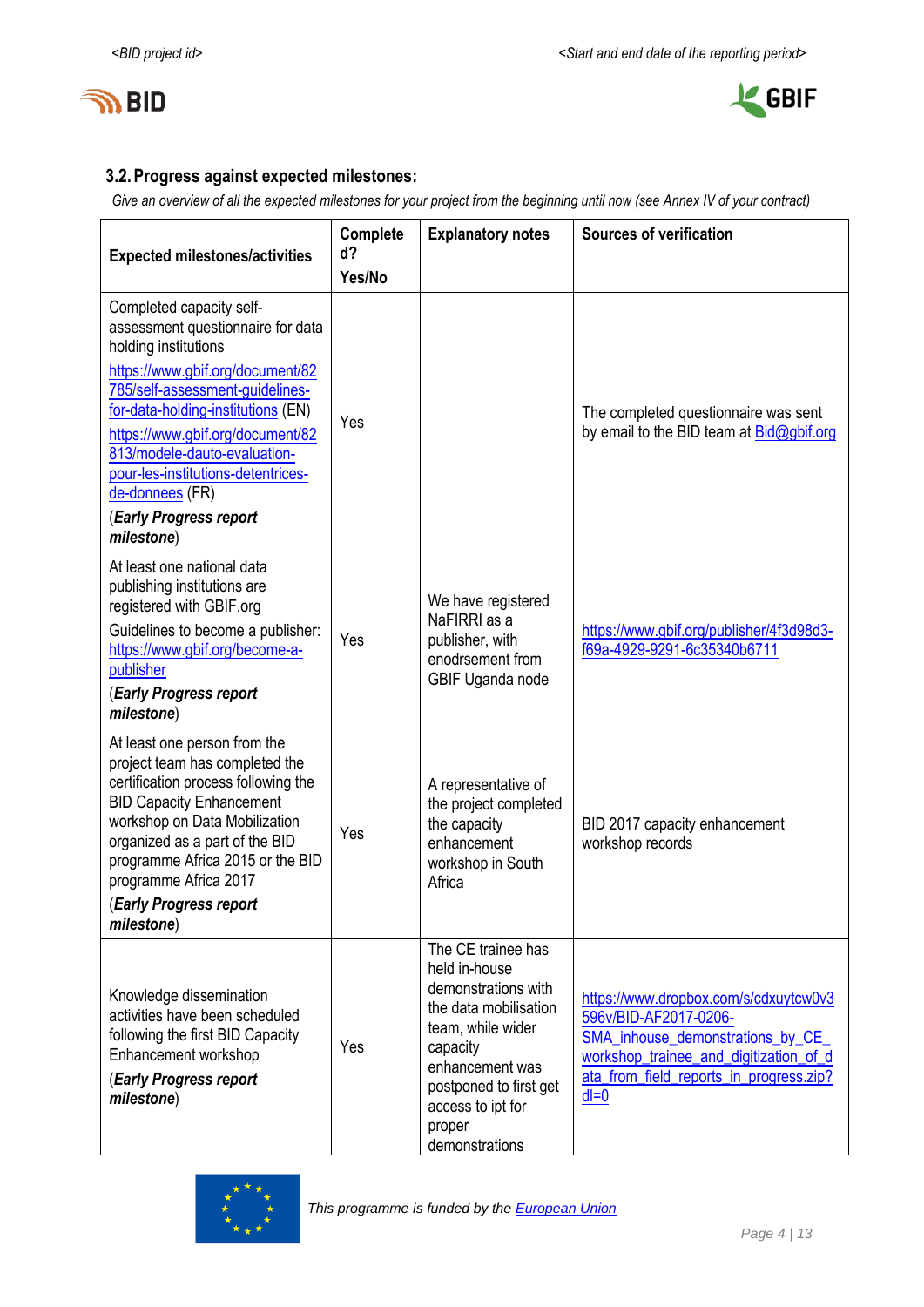



| At least one dataset has been<br>published to GBIF.org (Midterm<br>report milestone)                                                                                       | Yes |                                                                                                                                                                                                                                                                    | DOI: https://doi.org/10.15468/dl.tp9ipy                                                                                                                                                                                  |
|----------------------------------------------------------------------------------------------------------------------------------------------------------------------------|-----|--------------------------------------------------------------------------------------------------------------------------------------------------------------------------------------------------------------------------------------------------------------------|--------------------------------------------------------------------------------------------------------------------------------------------------------------------------------------------------------------------------|
| The data users identified in the full<br>proposal have documented their<br>intended use of the mobilized data<br>and provided early feedback<br>(Midterm report milestone) | Yes | NEMA, which is the<br>principal government<br>institution using our<br>data in policy<br>planning, has fully<br>documented data<br>use. Many other data<br>users have also<br>provided feedback,<br>although some have<br>not fully documented<br>the intended use | Contact Mr. Ogwal Francis, Executive<br>Director of NEMA<br>sabinofrancis@gmail.com for the draft<br>report of the National Biodiversity Data<br>And Information Landscape being<br>developed throug the CONNECT project |

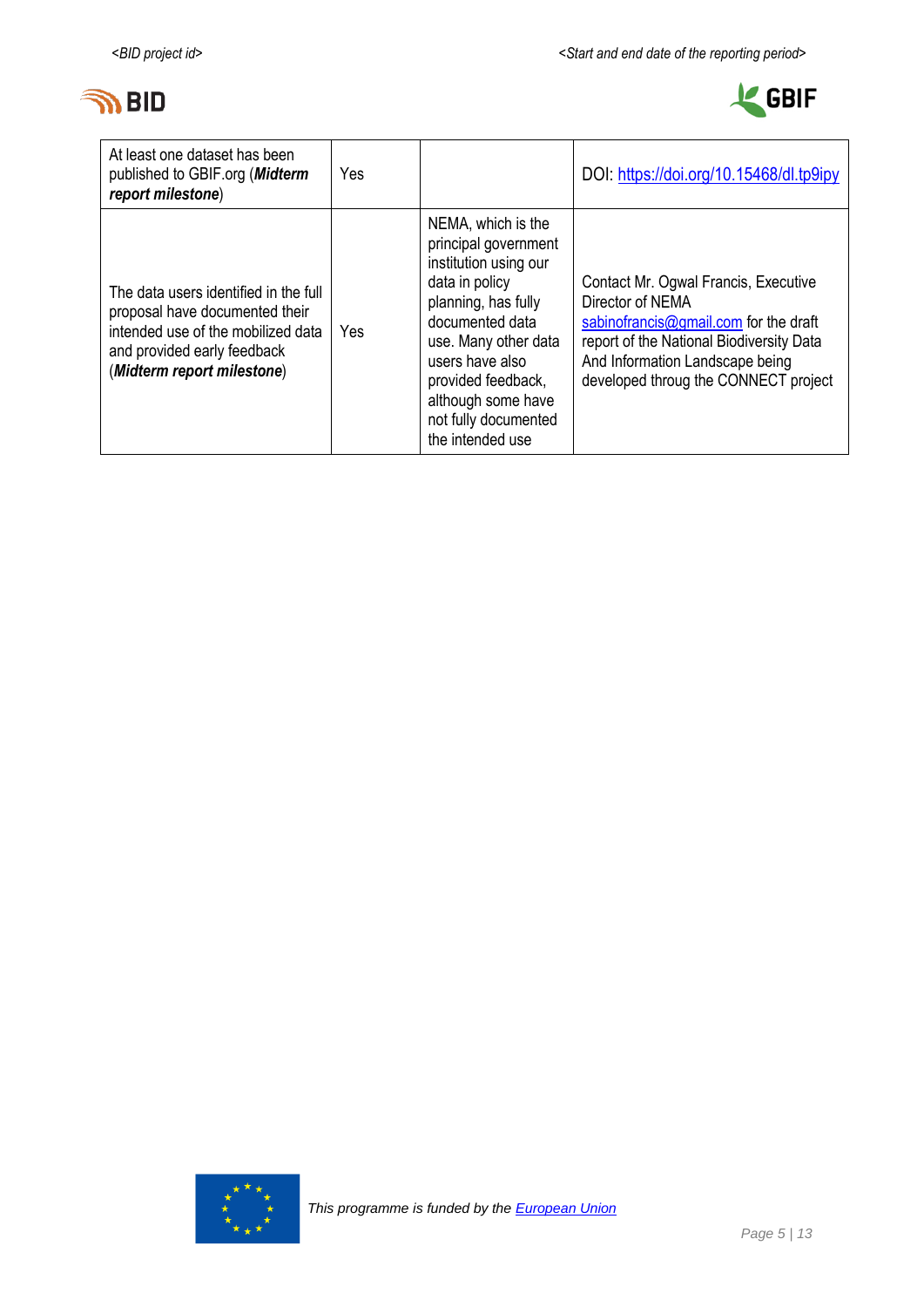



# **3.3.Project deliverables and activities**

*Refer to the table in section 2.2 "Deliverables, activities and reporting criteria" of your BID full proposal. Provide updates on the status of each of planned deliverables. In the event of unexpected delay, please provide detailed explanatory notes and indicate planned completion date. Add as many rows as needed.*

| <b>Deliverable</b>                                                                     | <b>Related activity</b>                                                                              | <b>Complete</b><br>$d$ ?<br>Yes/No | <b>Explanatory notes</b>                                                                                                                                                                                                                                                                                                                           | <b>Sources of verification</b>                                                                                                             |
|----------------------------------------------------------------------------------------|------------------------------------------------------------------------------------------------------|------------------------------------|----------------------------------------------------------------------------------------------------------------------------------------------------------------------------------------------------------------------------------------------------------------------------------------------------------------------------------------------------|--------------------------------------------------------------------------------------------------------------------------------------------|
| Data on at<br>least 10,000                                                             | Data needs<br>assessment                                                                             | Yes                                |                                                                                                                                                                                                                                                                                                                                                    | Report<br>found<br>at<br>https://labanmusinguzi.com/2018/<br>01/15/report-fish-biodiversity-data-<br>users-and-data-holders-in-<br>uganda/ |
| records<br>of<br>fish species<br>collections<br>mobilised                              | Data mapping                                                                                         | Yes                                | Data mapping is a contineous<br>process, and is expected to<br>continue as more data holders<br>are identified, but the first part<br>was completed                                                                                                                                                                                                | Report found at<br>https://labanmusinguzi.com/2018/<br>01/15/report-fish-biodiversity-data-<br>users-and-data-holders-in-<br>uganda/       |
|                                                                                        | Data<br>mobilisation                                                                                 | <b>No</b>                          | The first published dataset has<br>7343 records                                                                                                                                                                                                                                                                                                    | DOI:<br>https://doi.org/10.15468/dl.tp9ipy                                                                                                 |
| Skills and                                                                             | <b>Trainee</b><br>identification<br>and selection                                                    | Yes                                | Training and mentorship of<br>three Research Assistants at<br>NaFIRRI in data mobilisation                                                                                                                                                                                                                                                         | http://firi.go.ug/BID/our_team2.htm                                                                                                        |
| capacity in<br>data<br>mobilisation<br>and<br>publishing<br>enhanced                   | Training and<br>capacity<br>enhancement<br>for data<br>mobilisation,<br>management<br>and publishing | No                                 | has been ongoing, as they<br>engaged<br>in<br>data<br>were<br>mobilisation.<br>The<br>wider<br>training,<br>involving<br>many<br>scientists, was post-poned to<br>first gain access to ipt, which<br>we have, and will be done in<br>the next phase                                                                                                |                                                                                                                                            |
| Formatted<br>datasets of<br>fish records<br>published<br>through<br><b>GBIF</b>        | Data formatting<br>and publishing                                                                    | Yes                                | records have<br>7,343<br>been<br>published through GBIF                                                                                                                                                                                                                                                                                            | DOI:<br>https://doi.org/10.15468/dl.tp9ipy                                                                                                 |
| Increased<br>awareness<br>οf<br>biodiversity<br>data and<br>use in policy<br>decisions | Data users<br>documented<br>their intended<br>use of the<br>mobilized data                           | Yes                                | NEMA, which is the principal<br>government institution using<br>our data in policy planning,<br>has drafted the National<br><b>Biodiversity Data And</b><br>Information Landscape Report<br>throug the CONNECT project<br>that show how data will be<br>used. Other data users have<br>given feedback, although not<br>all have arleady documented | Email Executive Director of NEMA<br>sabinofrancis@gmail.com for the<br>draft report                                                        |

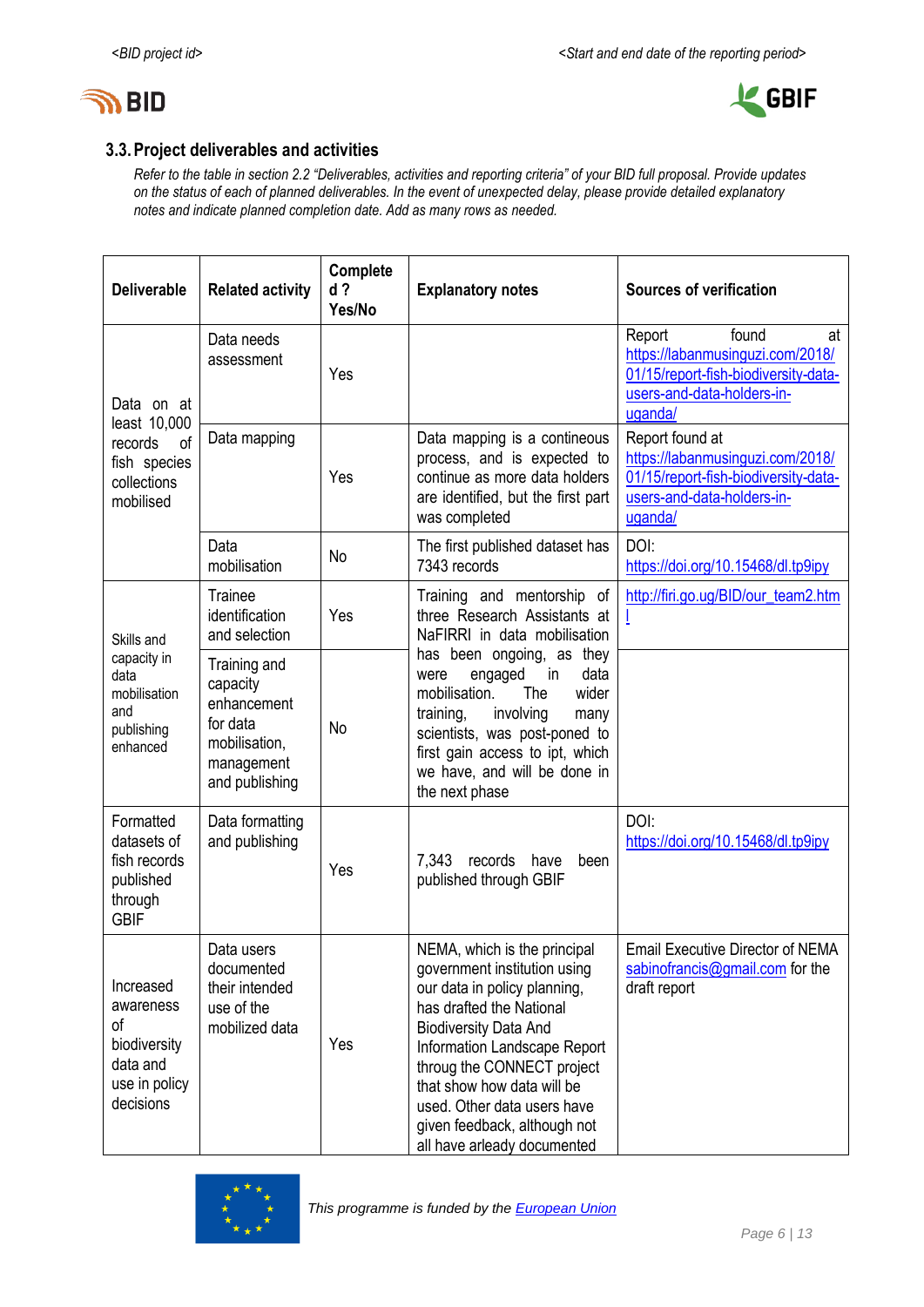



|                                                                  |     | the use                                                                                                                                                                                                                                 |  |
|------------------------------------------------------------------|-----|-----------------------------------------------------------------------------------------------------------------------------------------------------------------------------------------------------------------------------------------|--|
| Preparation of<br>dissemination<br>packages                      | No. | This will be done in the next<br>phase after publishing the first<br>dataset                                                                                                                                                            |  |
| Stakeholder<br>engagement<br>and production<br>of a policy brief | Yes | Many stakeholders in policy<br>planning have been engaged<br>through NEMA's CONNECT<br>project activities in which<br>NaFIRRI is leading<br>development of baselines for<br>aquatic biodiversity data for<br>monitoring NBSAPII targets |  |

## **3.4.Datasets published on GBIF.org**

*Refer to the table in section 2.4 "Biodiversity data mobilization plan" of your BID full proposal. If the dataset is not yet published, please indicate the name of the institution that is expected to host the data when published in the column "DOI or URL/Planned hosting institution". Add as many rows as needed.*

| Dataset title                                 | <b>Publishing</b><br>institution | <b>DOI or URL/Planned hosting</b><br>institution | Date/expected<br>date of<br>publication | <b>Explanatory</b><br>notes        |
|-----------------------------------------------|----------------------------------|--------------------------------------------------|-----------------------------------------|------------------------------------|
| Fish distribution and<br>occurrence in Uganda | <b>NaFIRRI</b>                   | DOI:<br>https://doi.org/10.15468/dl.tp9ipy       | June 2018                               |                                    |
| Fish sample event<br>data for Uganda          | <b>NaFIRRI</b>                   | <b>GBIF Uganda</b>                               | September 2018                          | Data<br>mobilisation is<br>ongoing |

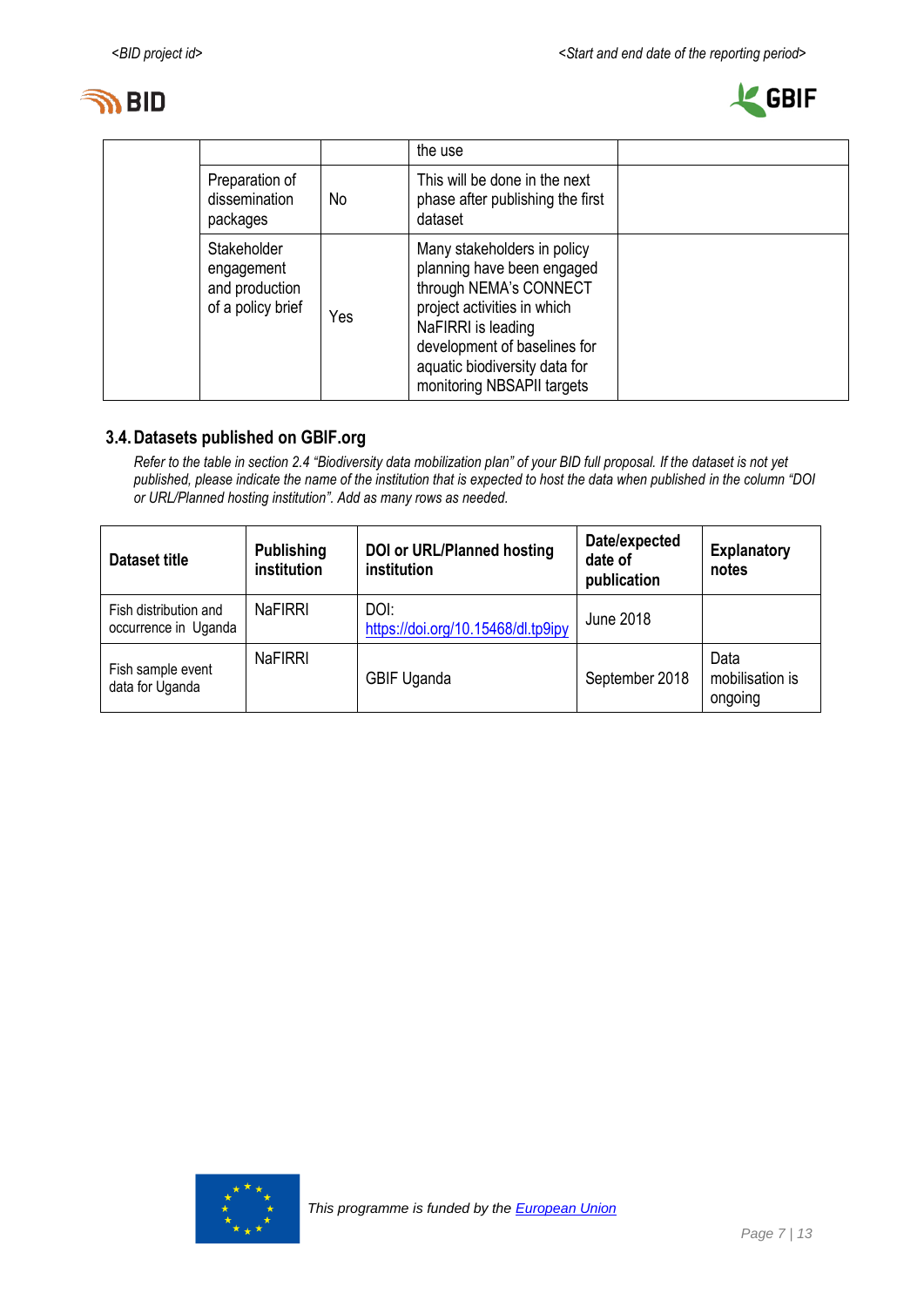



## **3.5.Examples of use of biodiversity data available through GBIF**

*Use the table to document use or planned use of data available through GBIF as part of your project. You may want to refer to the section 2.5 "Plan to support the integration of biodiversity information into policy and decision-making processes" of your BID full proposal. Please provide the DOI for datasets downloaded from GBIF in the "Contributing dataset(s)" column. Briefly describe how the data contribute or are planned to contribute in the "targeted application" column (ca. 50 words). Provide the date or approximate timeframe in months for the completion of activity in the "Date/time frame" column. Timeframe indicated may be after the completion of the project unless targeted application is one of the deliverables of your project. Please provide links to any documents or webpages documenting the use in the "Sources of verification" column. Add as many rows as needed.*

| <b>Dataset</b>                                                                                              | Data<br>user   | Data use                                                                                                                                                                                                                       | Date/ti<br>me<br>frame | Sources of<br>verification                                                                                                             | <b>Notes</b>                                                                                                                               |
|-------------------------------------------------------------------------------------------------------------|----------------|--------------------------------------------------------------------------------------------------------------------------------------------------------------------------------------------------------------------------------|------------------------|----------------------------------------------------------------------------------------------------------------------------------------|--------------------------------------------------------------------------------------------------------------------------------------------|
| National<br>biodiversity data<br>bank.<br>Observation<br>records, 1900-<br>2014, DOI:<br>10.15468/djzgie    | <b>NaFIRRI</b> | Mapping occurrence records<br>which have already been<br>published so as not to repeat<br>them in our planned data<br>mobilisation,                                                                                            | January<br>2018        | GBIF data<br>download<br>records<br>http://api.gbif.or<br>g/v1/occurrenc<br>e/download/req<br>uest/0011916-<br>171219132708<br>484.zip | Some fish<br>occurrence<br>records of<br>Albertine rift have<br>already been<br>published and<br>effort will be made<br>not to repeat them |
| Fish distribution<br>and occurrence<br>in Uganda (DOI:<br>https://doi.org/1<br>0.15468/dl.tp9ip<br><u>V</u> | <b>NaFIRRI</b> | Documenting the progress of the<br>National Biodiversity Strategy and<br>Action Plan (NBSAPII) target of<br>having all basic taxonomic<br>information packaged in user-<br>friendly formats and widely<br>disseminated by 2020 | 2019                   | <b>NEMA</b><br><b>CONNECT</b><br>project records<br>sabinofrancis@<br>gmail.com                                                        | The data form a<br>basis for<br>establishing areas<br>that need baseline<br>data collection<br>and long-term<br>monitoring                 |

## **3.6.Events organized as part of the project**

*List all the events that have been organized as part of your project. Please provide links to any documents or webpages documenting the use in the "Sources of verification" column. Add as many rows as needed.*

| <b>Full title</b>                                                                                        | Organizing<br>institution | <b>Dates</b>                        | Number of<br>participants | <b>Sources of verification</b>                                                                                                                                                                                                                                                                                                                                                                  |
|----------------------------------------------------------------------------------------------------------|---------------------------|-------------------------------------|---------------------------|-------------------------------------------------------------------------------------------------------------------------------------------------------------------------------------------------------------------------------------------------------------------------------------------------------------------------------------------------------------------------------------------------|
| Icreasing<br>capacity for<br>conservation<br>of threatened<br>species in<br>Uganda:<br>Project<br>Launch | <b>NaFIRRI</b>            | 20 <sup>th</sup><br>October<br>2017 | 26                        | Link to signed attendence list<br>(https://www.dropbox.com/s/swsusfbp50d0xg4/Attend<br>ance%20List_Project%20Launch.pdf?dl=0)<br>Link to photos<br>https://www.dropbox.com/s/g0jo46jp5mk8irk/Selected<br>photos_and_captions.zip?dl=0<br>Link to video<br>https://labanmusinguzi.com/2017/10/13/new-funding-<br>to-increase-capacity-for-conservation-of-threatened-<br>fish-species-in-uganda/ |

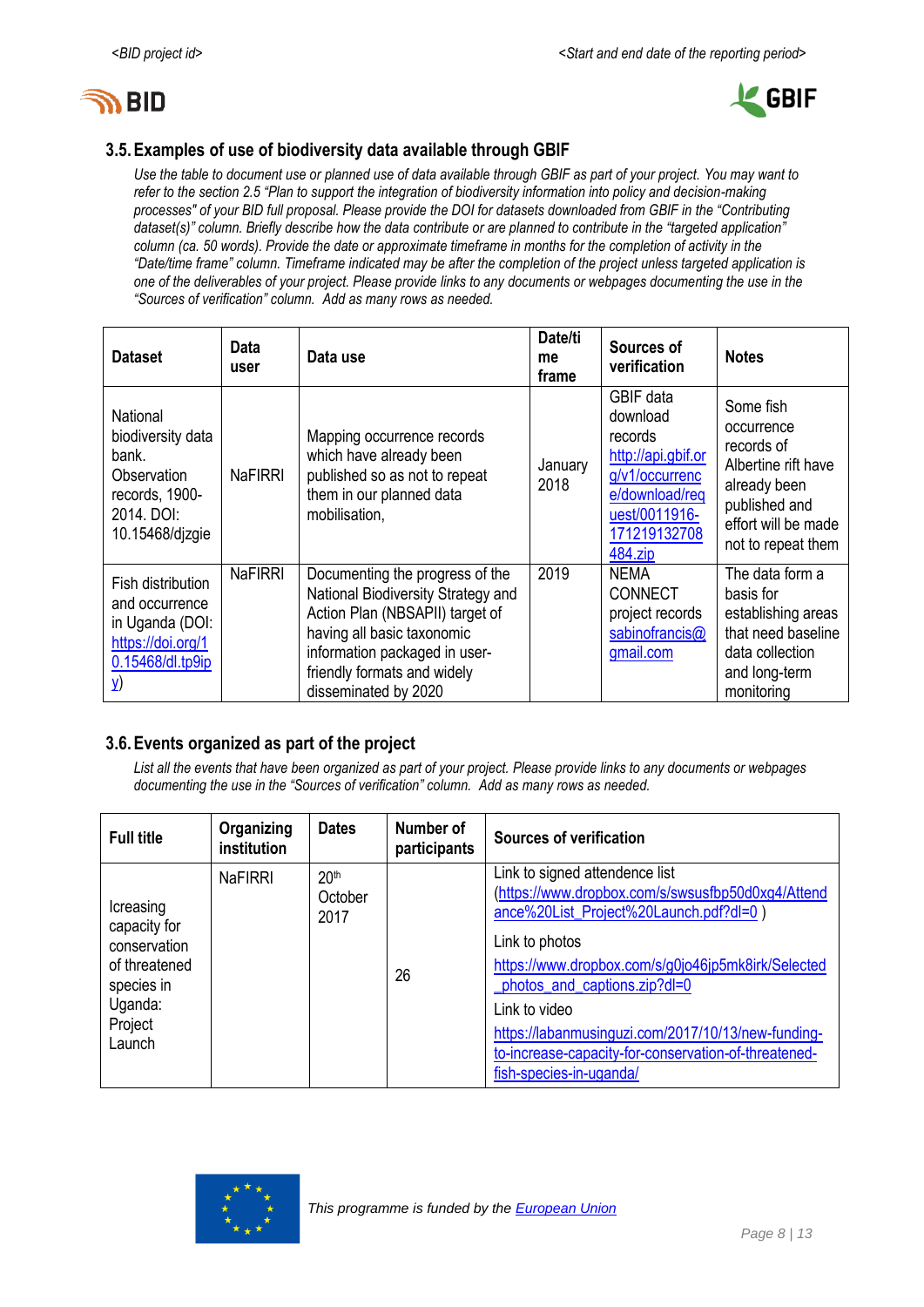# **IN BID**



# **4. Updated calendar for the BID project implementation and evaluation period**

*The calendar should be completed in the same way as in the Full Project Proposal, but should include any expected changes. Provide reasons for any expected changes in section 4.1 'Explanatory Notes'.*

<span id="page-8-0"></span>

| Implementation period start date and end date<br>(dd/mm/yy)                                                                |   |                |   |                |                  |                  |                |              |                |   |                      |              |  |                      |                                                                                                                                                                                                     |
|----------------------------------------------------------------------------------------------------------------------------|---|----------------|---|----------------|------------------|------------------|----------------|--------------|----------------|---|----------------------|--------------|--|----------------------|-----------------------------------------------------------------------------------------------------------------------------------------------------------------------------------------------------|
| <b>Start date: 01/10/2017</b>                                                                                              |   |                |   |                |                  |                  |                |              |                |   |                      |              |  |                      |                                                                                                                                                                                                     |
| End date: 31/11/2018                                                                                                       |   |                |   |                |                  |                  |                |              |                |   |                      |              |  |                      |                                                                                                                                                                                                     |
| <b>Activity</b>                                                                                                            |   | $\overline{2}$ | 3 | $\overline{4}$ | 5 <sup>5</sup>   | $6 \overline{6}$ | $\overline{7}$ | 8            | 9 <sup>1</sup> |   | $10 \mid 11 \mid 12$ |              |  | $13 \mid 14 \mid 15$ | <b>Notes</b>                                                                                                                                                                                        |
| Early Progress evaluation & reporting                                                                                      |   |                | Χ |                |                  |                  |                |              |                |   |                      |              |  |                      | Completed                                                                                                                                                                                           |
| Mid-term evaluation & reporting                                                                                            |   |                |   |                |                  |                  | X              |              |                |   |                      |              |  |                      |                                                                                                                                                                                                     |
| BID Capacity Enhancement workshop - Data<br>mobilization and publication (Online training -<br>Participation is mandatory) |   |                | Χ |                |                  |                  |                |              |                |   |                      |              |  |                      | completed                                                                                                                                                                                           |
| BID Capacity Enhancement workshop - Data use<br>(Online training - Participation is mandatory)                             |   |                |   |                |                  | Χ                |                |              |                |   |                      |              |  |                      | Completed                                                                                                                                                                                           |
| Data needs assessment                                                                                                      | X | X              | X |                |                  |                  |                |              |                |   |                      |              |  |                      | Completed                                                                                                                                                                                           |
| Data mapping                                                                                                               |   | Χ              |   |                |                  |                  |                |              |                |   |                      |              |  |                      | Completed                                                                                                                                                                                           |
| Data mobilisation and publishing                                                                                           |   |                | X | $\mathsf{X}$   | $\boldsymbol{X}$ |                  | $X$ $X$        | $\mathsf{X}$ | $\mathsf{X}$   | X | $\mathsf{X}$         | $\mathsf{x}$ |  |                      | The first dataset with 7,343 records has arleady been<br>published through GBIF                                                                                                                     |
| Geo-referencing records                                                                                                    |   |                |   |                |                  |                  |                |              | $\mathsf{X}$   | X | X                    |              |  |                      | This will also include travelling to areas indicated in the<br>datasets, but with no GPS coordinates to accurately geo-<br>reference most of these records in the second dataset to be<br>published |
| Trainee identification and selection                                                                                       |   |                |   |                |                  |                  | X              |              |                |   |                      |              |  |                      | Completed. This has been done much earlier to ensure<br>trainees have enough to prepare data that they will train with                                                                              |
| Training and capacity enhancement for handling                                                                             |   |                |   |                |                  |                  |                | X            |                |   |                      |              |  |                      | This activity has been ongoing with three Research<br>Assistants who have been mobilising data. However, we also                                                                                    |

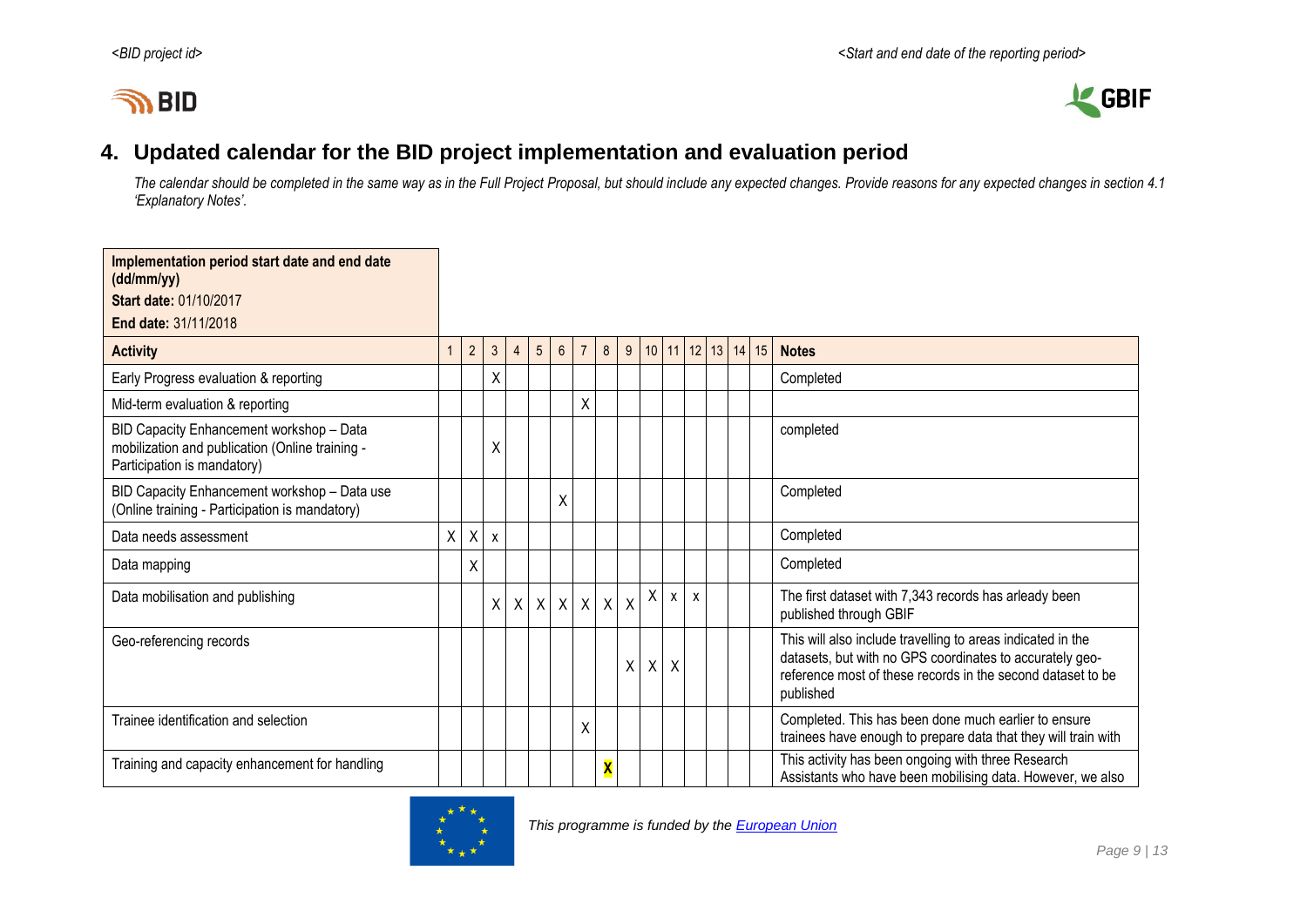|                                                            |         |               |   |        |              |   |                           |                         |  |  | GBIF                                                                                                                                                                                                                                |
|------------------------------------------------------------|---------|---------------|---|--------|--------------|---|---------------------------|-------------------------|--|--|-------------------------------------------------------------------------------------------------------------------------------------------------------------------------------------------------------------------------------------|
| collection, data management and data paper publishing      |         |               |   |        |              |   |                           |                         |  |  | planned for general training with many people (which includes<br>publishing) but could not take place as had earlier planned<br>before getting access to the ipt. This activity has been<br>rescheduled to take place in July 2018. |
| Data formatting                                            |         |               | X | $\chi$ | $\times$     |   |                           |                         |  |  | Completed for the first dataset                                                                                                                                                                                                     |
| Data publishing                                            |         |               |   |        |              | X |                           | $\overline{\mathbf{x}}$ |  |  | Completed for the first dataset                                                                                                                                                                                                     |
| Documentation of intended use of the mobilized data        |         |               |   |        | X            |   |                           |                         |  |  | Completed                                                                                                                                                                                                                           |
| Preparation of dissemination packages                      |         |               |   |        |              |   |                           | $X$ $X$ $X$             |  |  |                                                                                                                                                                                                                                     |
| Stakeholder engagement and production of a policy<br>brief | $\sf X$ | x   x   x   x |   |        | $\mathsf{X}$ |   | x   x   x   x   x   x   x |                         |  |  | Many stakeholders in policy planning have been engaged<br>through NEMA's CONNECT project activities in which<br>NaFIRRI is leading development of baselines for aquatic<br>biodiversity data for monitoring NBSAPII targets         |

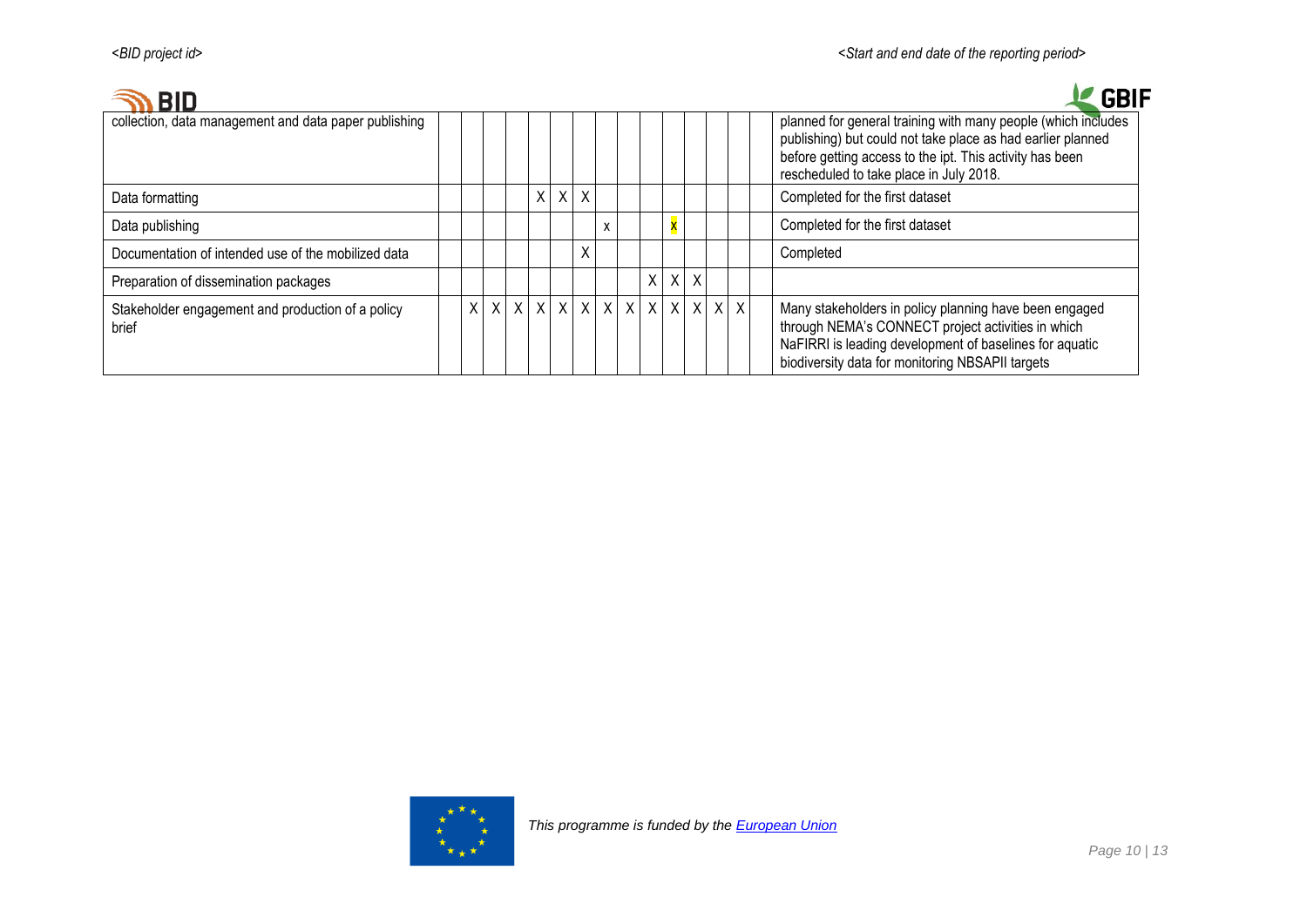



| Evaluation period start date and end date<br>(dd/mm/yy) |   |                |         |         |
|---------------------------------------------------------|---|----------------|---------|---------|
| <b>Start date: 01/12/2018</b>                           |   |                |         |         |
| End date: 28/02/2019                                    |   |                |         |         |
| <b>Activity</b>                                         |   | $\overline{2}$ |         | 3 Notes |
| Final financial and narrative reporting                 |   |                | $X$ $X$ |         |
| All mobilised data published on GBIF website            | Χ |                |         |         |
| Communication of results to stakeholders                |   | X.             |         |         |
| Final project evaluation                                |   |                | X       |         |
|                                                         |   |                |         |         |
|                                                         |   |                |         |         |

#### **4.1.Explanatory notes:**

- **Training and capacity enhancement for handling collection, data management and data paper publishing:** This activity has been ongoing with three Research Assistants who have been mobilizing data. However, we also planned for general training with many people (which includes data publishing) but this could not take place within the earlier planned month before we could get access to the ipt. This activity has been rescheduled to take place in July 2018. Even then, the training strategy has been modified to only include resident scientists, largely those within NaFIRRI, and use part of the funds for local travel to collect geographic coordinates for records (especially those before 2000) that have been mobilized/digitized but lack GPS coordinates
- **Data formatting and publishing:** The first dataset is ready for publishing, but has been delayed by unregistered ipt. Fortunately GBIF-France is working on this we hope this can be done within the first weeks of June 2018.

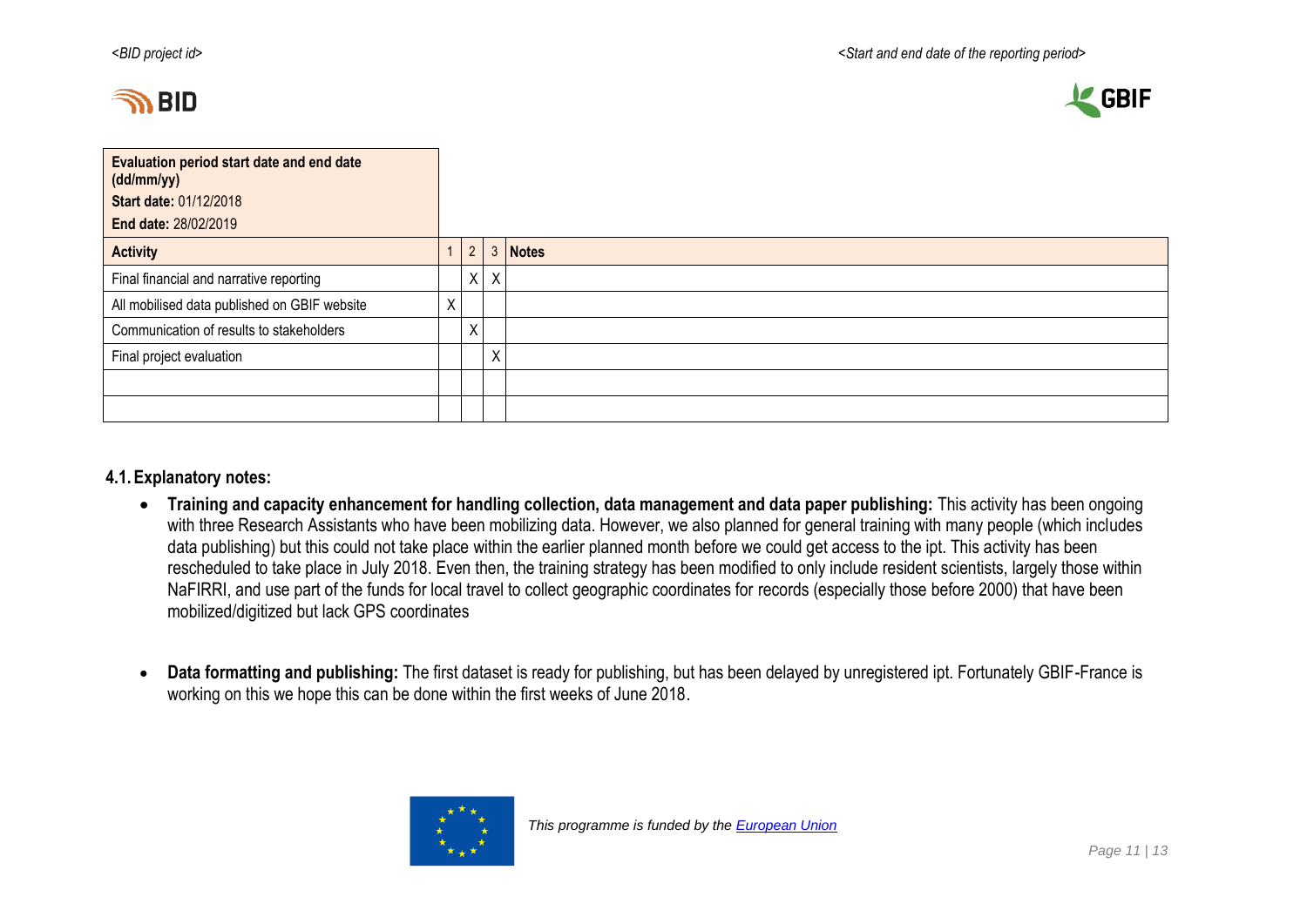



# <span id="page-11-0"></span>**5. Beneficiaries/affiliated entities and other cooperation**

#### **5.1.Relationship with project partners**

*Please describe the relationship between your project coordinating team/institution and your project partners, and with any other organisations involved in implementing your BID project.*

The project coordination team has so far had a very good working relationship with the collaborators. The initial stages of the project initiated very strong collaborations between NaFIRRI and Wildlife conservation society (WCS), who intend to use the data to finalize and publish the Uganda red listing assessments for fish and National Biodiversity Data Bank (NBDB) that intends to use the data to enrich their data coverage on aquatic fresh water biodiversity, which are conspicuously missing, and improve reporting for the biennual national biodiverstiy status report

#### **5.2.Links to other projects and actions**

*Where applicable, outline any links and synergies you have developed with other actions, e.g. GBIF nodes, other BID funded projects, etc. If your organization has received previous grants in view of strengthening the same target group, to what extent has your BID project been able to build upon/complement the previous project(s) ?*

This project has stimulated the National Environmental Management Authority (NEMA), a critical government data user institution in policy planning, through the CONNECT project, which is a government project that is aimed at mainstreaming biodiversity data within the heart of Government decision making, to nominate NaFIRRI to lead in the benchmarking of aquatic biodiversity data for monitoring the National Biodiversity Strategy and Action Plan (NBSAPII, 2015-2025) targets and identify areas for baseline data collection and long-term monitoring, which will benefit immensely from the data generated by this project. In addition the project is collaborating with Fauna and Flora International (FFI), Uganda, which intends to use the data in their current project interventions on Lake Victoria to identify and delineate fish breeding zones and create community-conserved areas that will link up with national legislation to formally protect areas, The project has also prepared other project proposals to sustain the data mobilization efforts, including a grant recently offered by JRS Foundation.

# <span id="page-11-1"></span>**6. Visibility**

*Please refer to th[e BID guidelines.](http://bid.gbif.org/en/community/communication-guidelines/)*

#### **6.1.Visibility of the BID project**

*How is the visibility of your BID project being ensured?*

#### **Short summary**

The project has a dedicated webpage hosted on the NaFIRRI web domain and is updated regularly. The project was introduced to scientists at the implementing institution during a launch. The project has used a blog, with links to social media to help disseminate news about the project. The data mapping and user needs assessment, and continuous engagements with the wider CONNECT project network have been also an opportunity to increase visibility of the project among relevant institutions.

#### **Sources of verification**

<http://firi.go.ug/BID/index.html>